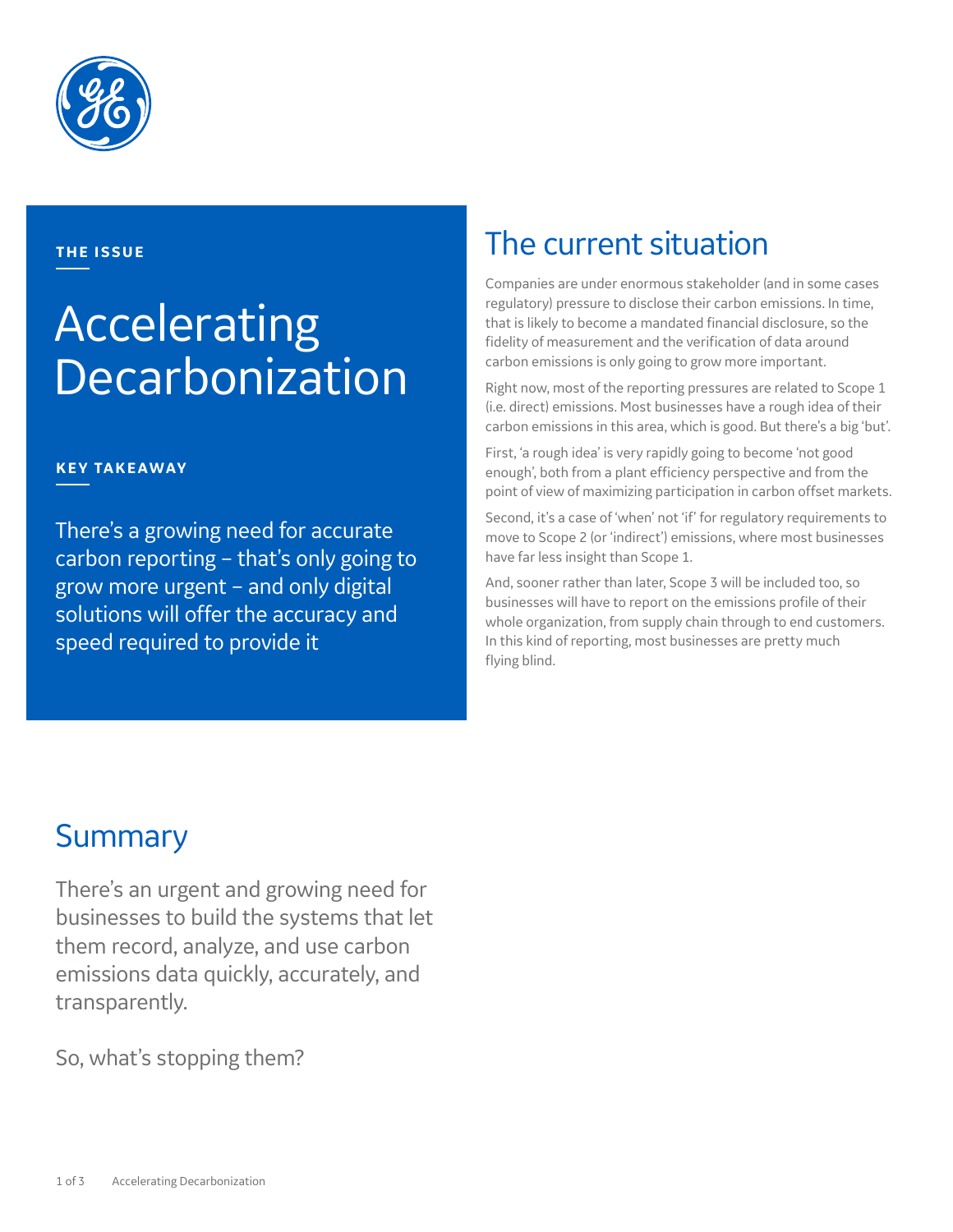## The key challenges

There are three major challenges facing businesses when it comes to carbon emissions reporting

### Manual measurement systems

Measuring enterprise-wide carbon emissions is currently an extremely manual process in most businesses. They lack the right systems infrastructure to pull data from OT and IT systems while also incorporating manual data inputs, leading to a data gap, both in terms of data quality and data processing.

Rather than a repeatable, scalable process for gathering, normalizing, conditioning, and analyzing carbon emissions data, businesses rely on a small team with a 50-tab Excel document performing the calculus themselves, putting it into a report, and hoping for the best.

### A lack of methodological rigour

This is true on both a micro and macro level. For the reasons listed above, different enterprises have developed different methodologies for interpreting and presenting carbon emissions data. That makes comparisons between businesses extremely difficult, and even within businesses there's an incentive to cherry-pick the methodologies that show the enterprise in a best light rather than compared to an agreed standard.

# 01 02 03

### Data is retrospective and disconnected from decision-making

Businesses often only get figures on carbon emissions six to nine months after those emissions happened. And, even then, because of the manual nature of the collection and analysis there may well be disagreement over the accuracy of the data.

Both factors mean that carbon emissions data is highly retrospective and disconnected from decisionmaking at both an enterprise and operational level. The data simply doesn't have the fidelity or resolution levels required to make holistic decisions like a price on carbon or a plan to reduce carbon emissions.